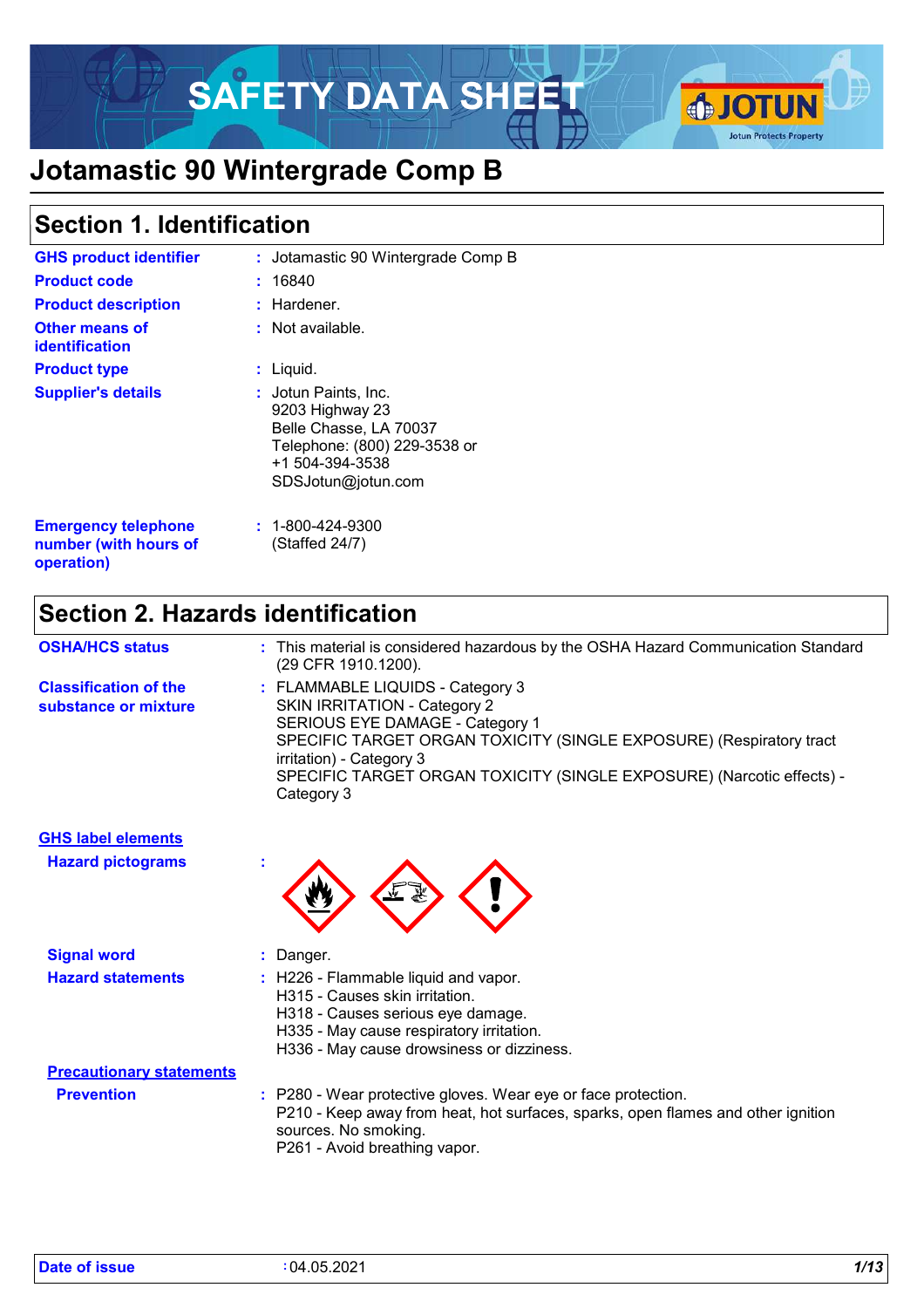### **Section 2. Hazards identification**

| : P304 + P312 - IF INHALED: Call a POISON CENTER or doctor if you feel unwell.<br>P362 + P364 - Take off contaminated clothing and wash it before reuse.<br>P302 + P352 - IF ON SKIN: Wash with plenty of water.<br>P305 + P351 + P338, P310 - IF IN EYES: Rinse cautiously with water for several<br>minutes. Remove contact lenses, if present and easy to do. Continue rinsing.<br>Immediately call a POISON CENTER or doctor. |
|-----------------------------------------------------------------------------------------------------------------------------------------------------------------------------------------------------------------------------------------------------------------------------------------------------------------------------------------------------------------------------------------------------------------------------------|
| : P403 + P233 - Store in a well-ventilated place. Keep container tightly closed.<br>P403 + P235 - Keep cool.                                                                                                                                                                                                                                                                                                                      |
| : P501 - Dispose of contents and container in accordance with all local, regional, national<br>and international regulations.                                                                                                                                                                                                                                                                                                     |
| : None known.                                                                                                                                                                                                                                                                                                                                                                                                                     |
|                                                                                                                                                                                                                                                                                                                                                                                                                                   |

### **Section 3. Composition/information on ingredients**

| Substance/mixture                       | : Mixture        |
|-----------------------------------------|------------------|
| Other means of<br><b>identification</b> | : Not available. |

| <b>CAS number/other identifiers</b> |
|-------------------------------------|
|-------------------------------------|

| <b>CAS number</b>      | : Not applicable. |               |                   |
|------------------------|-------------------|---------------|-------------------|
| <b>Product code</b>    | 16840             |               |                   |
| <b>Ingredient name</b> |                   | $\frac{9}{6}$ | <b>CAS number</b> |
| butan-1-ol             |                   | 210 - <25     | $71 - 36 - 3$     |

Any concentration shown as a range is to protect confidentiality or is due to batch variation.

**There are no additional ingredients present which, within the current knowledge of the supplier and in the concentrations applicable, are classified as hazardous to health or the environment and hence require reporting in this section.**

**Occupational exposure limits, if available, are listed in Section 8.**

### **Section 4. First aid measures**

#### **Description of necessary first aid measures**

| <b>Eye contact</b>  | : Get medical attention immediately. Call a poison center or physician. Immediately flush<br>eyes with plenty of water, occasionally lifting the upper and lower eyelids. Check for and<br>remove any contact lenses. Continue to rinse for at least 10 minutes. Chemical burns<br>must be treated promptly by a physician.                                                                                                                                                                                                                                                                                                                                                                                                                                                                                                                                                                                  |
|---------------------|--------------------------------------------------------------------------------------------------------------------------------------------------------------------------------------------------------------------------------------------------------------------------------------------------------------------------------------------------------------------------------------------------------------------------------------------------------------------------------------------------------------------------------------------------------------------------------------------------------------------------------------------------------------------------------------------------------------------------------------------------------------------------------------------------------------------------------------------------------------------------------------------------------------|
| <b>Inhalation</b>   | : Get medical attention immediately. Call a poison center or physician. Remove victim to<br>fresh air and keep at rest in a position comfortable for breathing. If it is suspected that<br>fumes are still present, the rescuer should wear an appropriate mask or self-contained<br>breathing apparatus. If not breathing, if breathing is irregular or if respiratory arrest<br>occurs, provide artificial respiration or oxygen by trained personnel. It may be<br>dangerous to the person providing aid to give mouth-to-mouth resuscitation. If<br>unconscious, place in recovery position and get medical attention immediately. Maintain<br>an open airway. Loosen tight clothing such as a collar, tie, belt or waistband. In case of<br>inhalation of decomposition products in a fire, symptoms may be delayed. The exposed<br>person may need to be kept under medical surveillance for 48 hours. |
| <b>Skin contact</b> | : Get medical attention immediately. Call a poison center or physician. Flush<br>contaminated skin with plenty of water. Remove contaminated clothing and shoes.<br>Wash contaminated clothing thoroughly with water before removing it, or wear gloves.<br>Continue to rinse for at least 10 minutes. Chemical burns must be treated promptly by a<br>physician. Wash clothing before reuse. Clean shoes thoroughly before reuse.                                                                                                                                                                                                                                                                                                                                                                                                                                                                           |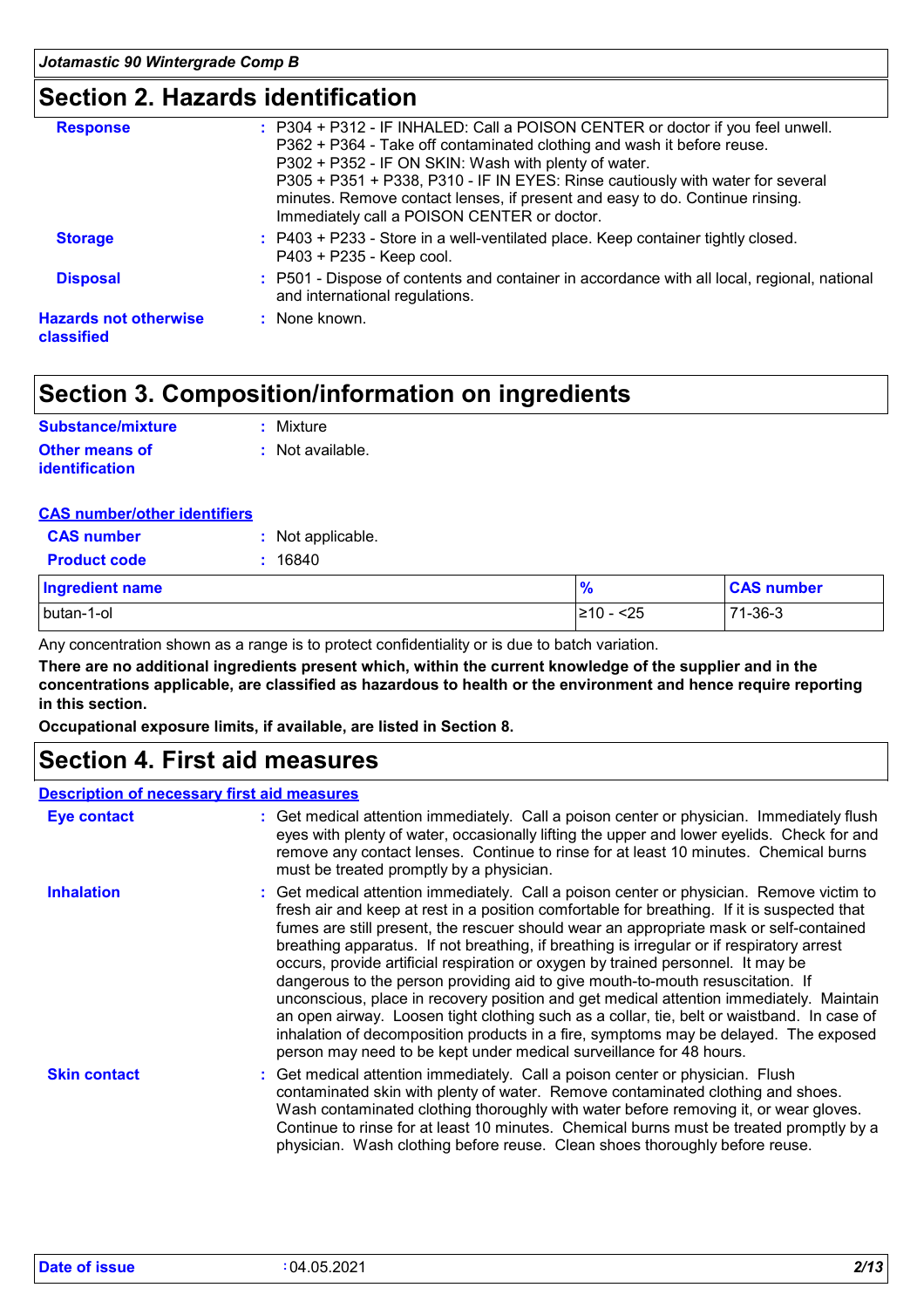## **Section 4. First aid measures**

| <b>Ingestion</b><br>: Get medical attention immediately. Call a poison center or physician. Wash out mouth<br>with water. Remove dentures if any. Remove victim to fresh air and keep at rest in a<br>position comfortable for breathing. If material has been swallowed and the exposed<br>person is conscious, give small quantities of water to drink. Stop if the exposed person<br>feels sick as vomiting may be dangerous. Do not induce vomiting unless directed to do<br>so by medical personnel. If vomiting occurs, the head should be kept low so that vomit<br>does not enter the lungs. Chemical burns must be treated promptly by a physician.<br>Never give anything by mouth to an unconscious person. If unconscious, place in<br>recovery position and get medical attention immediately. Maintain an open airway.<br>Loosen tight clothing such as a collar, tie, belt or waistband.<br>Most important symptoms/effects, acute and delayed<br><b>Potential acute health effects</b><br><b>Eye contact</b><br>: Causes serious eye damage.<br><b>Inhalation</b><br>May cause drowsiness or dizziness. May cause respiratory irritation.<br>Causes skin irritation.<br><b>Skin contact</b><br><b>Ingestion</b><br>: No known significant effects or critical hazards.<br><b>Over-exposure signs/symptoms</b><br><b>Eye contact</b><br>: Adverse symptoms may include the following:<br>pain<br>watering<br>redness<br><b>Inhalation</b><br>: Adverse symptoms may include the following:<br>respiratory tract irritation<br>coughing<br>nausea or vomiting<br>headache<br>drowsiness/fatigue<br>dizziness/vertigo<br>unconsciousness<br><b>Skin contact</b><br>Adverse symptoms may include the following:<br>pain or irritation<br>redness<br>blistering may occur<br><b>Ingestion</b><br>: Adverse symptoms may include the following:<br>stomach pains<br><b>Indication of immediate medical attention and special treatment needed, if necessary</b><br>: In case of inhalation of decomposition products in a fire, symptoms may be delayed.<br><b>Notes to physician</b><br>The exposed person may need to be kept under medical surveillance for 48 hours.<br><b>Specific treatments</b><br>: No specific treatment.<br><b>Protection of first-aiders</b><br>: No action shall be taken involving any personal risk or without suitable training. If it is<br>suspected that fumes are still present, the rescuer should wear an appropriate mask or<br>self-contained breathing apparatus. It may be dangerous to the person providing aid to<br>give mouth-to-mouth resuscitation. Wash contaminated clothing thoroughly with water<br>before removing it, or wear gloves. |  |  |
|------------------------------------------------------------------------------------------------------------------------------------------------------------------------------------------------------------------------------------------------------------------------------------------------------------------------------------------------------------------------------------------------------------------------------------------------------------------------------------------------------------------------------------------------------------------------------------------------------------------------------------------------------------------------------------------------------------------------------------------------------------------------------------------------------------------------------------------------------------------------------------------------------------------------------------------------------------------------------------------------------------------------------------------------------------------------------------------------------------------------------------------------------------------------------------------------------------------------------------------------------------------------------------------------------------------------------------------------------------------------------------------------------------------------------------------------------------------------------------------------------------------------------------------------------------------------------------------------------------------------------------------------------------------------------------------------------------------------------------------------------------------------------------------------------------------------------------------------------------------------------------------------------------------------------------------------------------------------------------------------------------------------------------------------------------------------------------------------------------------------------------------------------------------------------------------------------------------------------------------------------------------------------------------------------------------------------------------------------------------------------------------------------------------------------------------------------------------------------------------------------------------------------------------------------------------------------------------------------------------------------------------------------------------------------------------------------|--|--|
|                                                                                                                                                                                                                                                                                                                                                                                                                                                                                                                                                                                                                                                                                                                                                                                                                                                                                                                                                                                                                                                                                                                                                                                                                                                                                                                                                                                                                                                                                                                                                                                                                                                                                                                                                                                                                                                                                                                                                                                                                                                                                                                                                                                                                                                                                                                                                                                                                                                                                                                                                                                                                                                                                                      |  |  |
|                                                                                                                                                                                                                                                                                                                                                                                                                                                                                                                                                                                                                                                                                                                                                                                                                                                                                                                                                                                                                                                                                                                                                                                                                                                                                                                                                                                                                                                                                                                                                                                                                                                                                                                                                                                                                                                                                                                                                                                                                                                                                                                                                                                                                                                                                                                                                                                                                                                                                                                                                                                                                                                                                                      |  |  |
|                                                                                                                                                                                                                                                                                                                                                                                                                                                                                                                                                                                                                                                                                                                                                                                                                                                                                                                                                                                                                                                                                                                                                                                                                                                                                                                                                                                                                                                                                                                                                                                                                                                                                                                                                                                                                                                                                                                                                                                                                                                                                                                                                                                                                                                                                                                                                                                                                                                                                                                                                                                                                                                                                                      |  |  |
|                                                                                                                                                                                                                                                                                                                                                                                                                                                                                                                                                                                                                                                                                                                                                                                                                                                                                                                                                                                                                                                                                                                                                                                                                                                                                                                                                                                                                                                                                                                                                                                                                                                                                                                                                                                                                                                                                                                                                                                                                                                                                                                                                                                                                                                                                                                                                                                                                                                                                                                                                                                                                                                                                                      |  |  |
|                                                                                                                                                                                                                                                                                                                                                                                                                                                                                                                                                                                                                                                                                                                                                                                                                                                                                                                                                                                                                                                                                                                                                                                                                                                                                                                                                                                                                                                                                                                                                                                                                                                                                                                                                                                                                                                                                                                                                                                                                                                                                                                                                                                                                                                                                                                                                                                                                                                                                                                                                                                                                                                                                                      |  |  |
|                                                                                                                                                                                                                                                                                                                                                                                                                                                                                                                                                                                                                                                                                                                                                                                                                                                                                                                                                                                                                                                                                                                                                                                                                                                                                                                                                                                                                                                                                                                                                                                                                                                                                                                                                                                                                                                                                                                                                                                                                                                                                                                                                                                                                                                                                                                                                                                                                                                                                                                                                                                                                                                                                                      |  |  |
|                                                                                                                                                                                                                                                                                                                                                                                                                                                                                                                                                                                                                                                                                                                                                                                                                                                                                                                                                                                                                                                                                                                                                                                                                                                                                                                                                                                                                                                                                                                                                                                                                                                                                                                                                                                                                                                                                                                                                                                                                                                                                                                                                                                                                                                                                                                                                                                                                                                                                                                                                                                                                                                                                                      |  |  |
|                                                                                                                                                                                                                                                                                                                                                                                                                                                                                                                                                                                                                                                                                                                                                                                                                                                                                                                                                                                                                                                                                                                                                                                                                                                                                                                                                                                                                                                                                                                                                                                                                                                                                                                                                                                                                                                                                                                                                                                                                                                                                                                                                                                                                                                                                                                                                                                                                                                                                                                                                                                                                                                                                                      |  |  |
|                                                                                                                                                                                                                                                                                                                                                                                                                                                                                                                                                                                                                                                                                                                                                                                                                                                                                                                                                                                                                                                                                                                                                                                                                                                                                                                                                                                                                                                                                                                                                                                                                                                                                                                                                                                                                                                                                                                                                                                                                                                                                                                                                                                                                                                                                                                                                                                                                                                                                                                                                                                                                                                                                                      |  |  |
|                                                                                                                                                                                                                                                                                                                                                                                                                                                                                                                                                                                                                                                                                                                                                                                                                                                                                                                                                                                                                                                                                                                                                                                                                                                                                                                                                                                                                                                                                                                                                                                                                                                                                                                                                                                                                                                                                                                                                                                                                                                                                                                                                                                                                                                                                                                                                                                                                                                                                                                                                                                                                                                                                                      |  |  |
|                                                                                                                                                                                                                                                                                                                                                                                                                                                                                                                                                                                                                                                                                                                                                                                                                                                                                                                                                                                                                                                                                                                                                                                                                                                                                                                                                                                                                                                                                                                                                                                                                                                                                                                                                                                                                                                                                                                                                                                                                                                                                                                                                                                                                                                                                                                                                                                                                                                                                                                                                                                                                                                                                                      |  |  |
|                                                                                                                                                                                                                                                                                                                                                                                                                                                                                                                                                                                                                                                                                                                                                                                                                                                                                                                                                                                                                                                                                                                                                                                                                                                                                                                                                                                                                                                                                                                                                                                                                                                                                                                                                                                                                                                                                                                                                                                                                                                                                                                                                                                                                                                                                                                                                                                                                                                                                                                                                                                                                                                                                                      |  |  |
|                                                                                                                                                                                                                                                                                                                                                                                                                                                                                                                                                                                                                                                                                                                                                                                                                                                                                                                                                                                                                                                                                                                                                                                                                                                                                                                                                                                                                                                                                                                                                                                                                                                                                                                                                                                                                                                                                                                                                                                                                                                                                                                                                                                                                                                                                                                                                                                                                                                                                                                                                                                                                                                                                                      |  |  |
|                                                                                                                                                                                                                                                                                                                                                                                                                                                                                                                                                                                                                                                                                                                                                                                                                                                                                                                                                                                                                                                                                                                                                                                                                                                                                                                                                                                                                                                                                                                                                                                                                                                                                                                                                                                                                                                                                                                                                                                                                                                                                                                                                                                                                                                                                                                                                                                                                                                                                                                                                                                                                                                                                                      |  |  |
|                                                                                                                                                                                                                                                                                                                                                                                                                                                                                                                                                                                                                                                                                                                                                                                                                                                                                                                                                                                                                                                                                                                                                                                                                                                                                                                                                                                                                                                                                                                                                                                                                                                                                                                                                                                                                                                                                                                                                                                                                                                                                                                                                                                                                                                                                                                                                                                                                                                                                                                                                                                                                                                                                                      |  |  |
|                                                                                                                                                                                                                                                                                                                                                                                                                                                                                                                                                                                                                                                                                                                                                                                                                                                                                                                                                                                                                                                                                                                                                                                                                                                                                                                                                                                                                                                                                                                                                                                                                                                                                                                                                                                                                                                                                                                                                                                                                                                                                                                                                                                                                                                                                                                                                                                                                                                                                                                                                                                                                                                                                                      |  |  |

#### **See toxicological information (Section 11)**

### **Section 5. Fire-fighting measures**

| <b>Extinguishing media</b>             |                                                        |
|----------------------------------------|--------------------------------------------------------|
| <b>Suitable extinguishing</b><br>media | : Use dry chemical, $CO2$ , water spray (fog) or foam. |
| Unsuitable extinguishing<br>media      | : Do not use water jet.                                |

| Date of issue | 04.05.2021 | 3/13 |
|---------------|------------|------|
|               |            |      |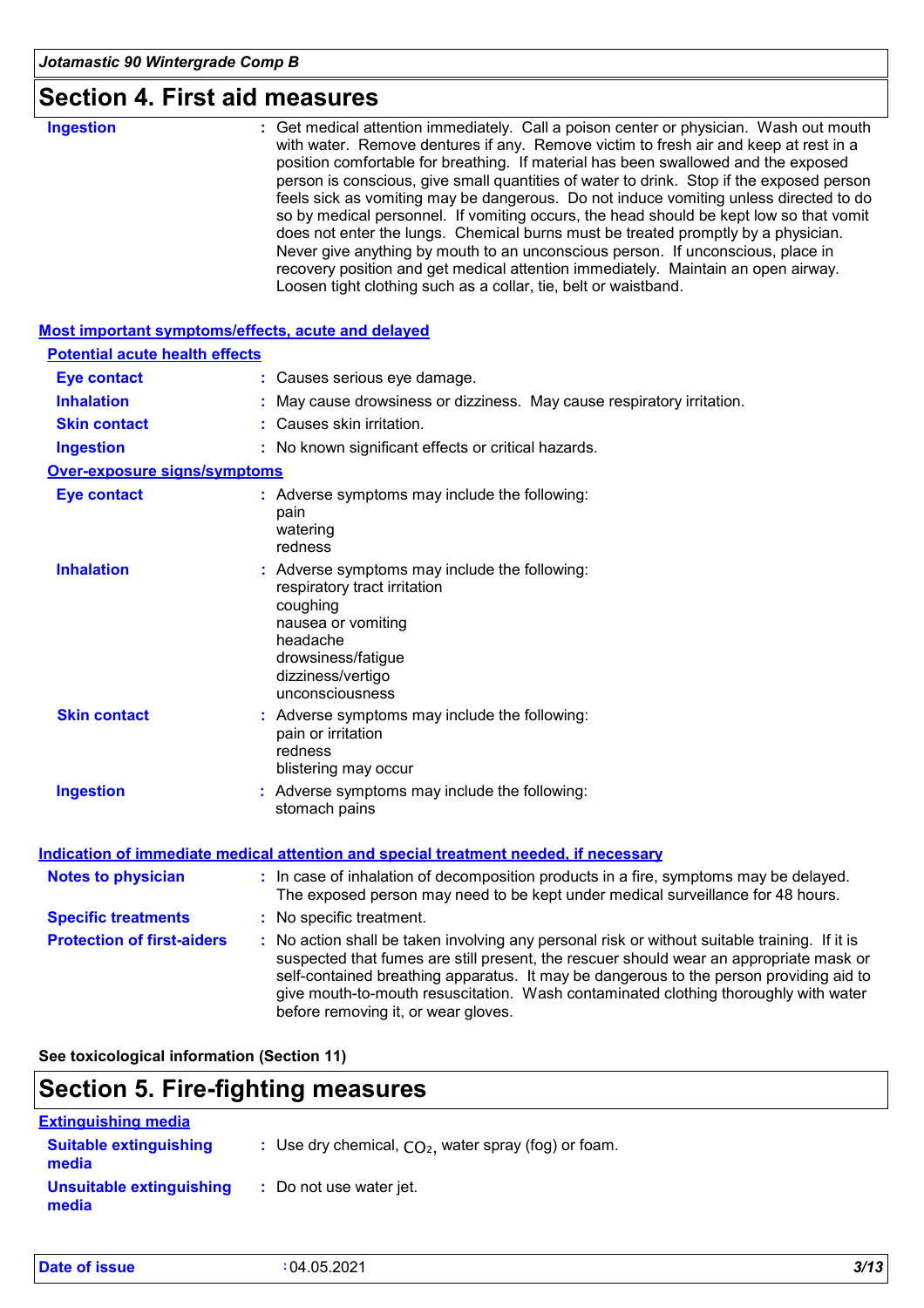### **Section 5. Fire-fighting measures**

| <b>Specific hazards arising</b><br>from the chemical     | : Flammable liquid and vapor. Runoff to sewer may create fire or explosion hazard. In a<br>fire or if heated, a pressure increase will occur and the container may burst, with the risk<br>of a subsequent explosion.                                                                                                         |
|----------------------------------------------------------|-------------------------------------------------------------------------------------------------------------------------------------------------------------------------------------------------------------------------------------------------------------------------------------------------------------------------------|
| <b>Hazardous thermal</b><br>decomposition products       | Decomposition products may include the following materials:<br>carbon dioxide<br>carbon monoxide<br>nitrogen oxides                                                                                                                                                                                                           |
| <b>Special protective actions</b><br>for fire-fighters   | : Promptly isolate the scene by removing all persons from the vicinity of the incident if<br>there is a fire. No action shall be taken involving any personal risk or without suitable<br>training. Move containers from fire area if this can be done without risk. Use water<br>spray to keep fire-exposed containers cool. |
| <b>Special protective</b><br>equipment for fire-fighters | : Fire-fighters should wear appropriate protective equipment and self-contained breathing<br>apparatus (SCBA) with a full face-piece operated in positive pressure mode.                                                                                                                                                      |

### **Section 6. Accidental release measures**

#### **Personal precautions, protective equipment and emergency procedures**

| For non-emergency<br>personnel                               | : No action shall be taken involving any personal risk or without suitable training.<br>Evacuate surrounding areas. Keep unnecessary and unprotected personnel from<br>entering. Do not touch or walk through spilled material. Shut off all ignition sources.<br>No flares, smoking or flames in hazard area. Do not breathe vapor or mist. Provide<br>adequate ventilation. Wear appropriate respirator when ventilation is inadequate. Put<br>on appropriate personal protective equipment.                                                                                                                                                                                                                                                                       |
|--------------------------------------------------------------|----------------------------------------------------------------------------------------------------------------------------------------------------------------------------------------------------------------------------------------------------------------------------------------------------------------------------------------------------------------------------------------------------------------------------------------------------------------------------------------------------------------------------------------------------------------------------------------------------------------------------------------------------------------------------------------------------------------------------------------------------------------------|
| For emergency responders                                     | If specialized clothing is required to deal with the spillage, take note of any information in<br>-11<br>Section 8 on suitable and unsuitable materials. See also the information in "For non-<br>emergency personnel".                                                                                                                                                                                                                                                                                                                                                                                                                                                                                                                                              |
| <b>Environmental precautions</b>                             | : Avoid dispersal of spilled material and runoff and contact with soil, waterways, drains<br>and sewers. Inform the relevant authorities if the product has caused environmental<br>pollution (sewers, waterways, soil or air).                                                                                                                                                                                                                                                                                                                                                                                                                                                                                                                                      |
| <b>Methods and materials for containment and cleaning up</b> |                                                                                                                                                                                                                                                                                                                                                                                                                                                                                                                                                                                                                                                                                                                                                                      |
| <b>Small spill</b>                                           | : Stop leak if without risk. Move containers from spill area. Use spark-proof tools and<br>explosion-proof equipment. Dilute with water and mop up if water-soluble. Alternatively,<br>or if water-insoluble, absorb with an inert dry material and place in an appropriate waste<br>disposal container. Dispose of via a licensed waste disposal contractor.                                                                                                                                                                                                                                                                                                                                                                                                        |
| <b>Large spill</b>                                           | : Stop leak if without risk. Move containers from spill area. Use spark-proof tools and<br>explosion-proof equipment. Approach release from upwind. Prevent entry into sewers,<br>water courses, basements or confined areas. Wash spillages into an effluent treatment<br>plant or proceed as follows. Contain and collect spillage with non-combustible,<br>absorbent material e.g. sand, earth, vermiculite or diatomaceous earth and place in<br>container for disposal according to local regulations (see Section 13). Dispose of via a<br>licensed waste disposal contractor. Contaminated absorbent material may pose the<br>same hazard as the spilled product. Note: see Section 1 for emergency contact<br>information and Section 13 for waste disposal. |

### **Section 7. Handling and storage**

#### **Precautions for safe handling**

| <b>Protective measures</b> | : Put on appropriate personal protective equipment (see Section 8). Do not get in eyes or<br>on skin or clothing. Do not breathe vapor or mist. Do not ingest. Use only with<br>adequate ventilation. Wear appropriate respirator when ventilation is inadequate. Do<br>not enter storage areas and confined spaces unless adequately ventilated. Keep in the<br>original container or an approved alternative made from a compatible material, kept<br>tightly closed when not in use. Store and use away from heat, sparks, open flame or<br>any other ignition source. Use explosion-proof electrical (ventilating, lighting and<br>material handling) equipment. Use only non-sparking tools. Take precautionary<br>measures against electrostatic discharges. Empty containers retain product residue |
|----------------------------|------------------------------------------------------------------------------------------------------------------------------------------------------------------------------------------------------------------------------------------------------------------------------------------------------------------------------------------------------------------------------------------------------------------------------------------------------------------------------------------------------------------------------------------------------------------------------------------------------------------------------------------------------------------------------------------------------------------------------------------------------------------------------------------------------------|
|                            | and can be hazardous. Do not reuse container.                                                                                                                                                                                                                                                                                                                                                                                                                                                                                                                                                                                                                                                                                                                                                              |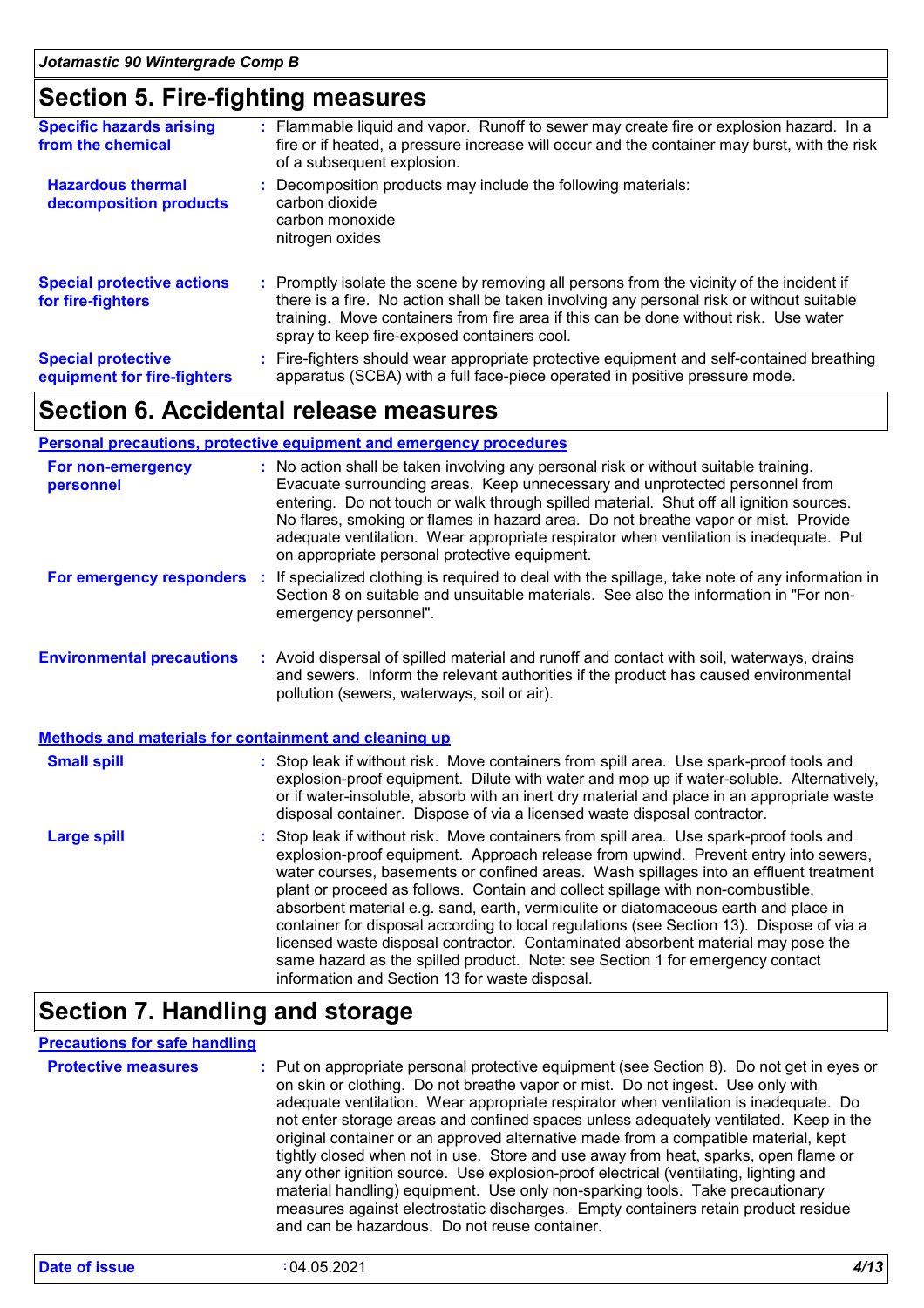### **Section 7. Handling and storage**

| <b>Advice on general</b><br>occupational hygiene                                 | : Eating, drinking and smoking should be prohibited in areas where this material is<br>handled, stored and processed. Workers should wash hands and face before eating,<br>drinking and smoking. Remove contaminated clothing and protective equipment before<br>entering eating areas. See also Section 8 for additional information on hygiene<br>measures.                                                                                                                                                                                                                                                                                                                                                      |
|----------------------------------------------------------------------------------|--------------------------------------------------------------------------------------------------------------------------------------------------------------------------------------------------------------------------------------------------------------------------------------------------------------------------------------------------------------------------------------------------------------------------------------------------------------------------------------------------------------------------------------------------------------------------------------------------------------------------------------------------------------------------------------------------------------------|
| <b>Conditions for safe storage,</b><br>including any<br><b>incompatibilities</b> | : Store in accordance with local regulations. Store in a segregated and approved area.<br>Store in original container protected from direct sunlight in a dry, cool and well-ventilated<br>area, away from incompatible materials (see Section 10) and food and drink. Store<br>locked up. Eliminate all ignition sources. Separate from oxidizing materials. Keep<br>container tightly closed and sealed until ready for use. Containers that have been<br>opened must be carefully resealed and kept upright to prevent leakage. Do not store in<br>unlabeled containers. Use appropriate containment to avoid environmental<br>contamination. See Section 10 for incompatible materials before handling or use. |

### **Section 8. Exposure controls/personal protection**

#### **Control parameters**

#### **Occupational exposure limits**

| <b>Ingredient name</b> | <b>Exposure limits</b>                                                                                                                                                                                                                                                                                                                                                                             |
|------------------------|----------------------------------------------------------------------------------------------------------------------------------------------------------------------------------------------------------------------------------------------------------------------------------------------------------------------------------------------------------------------------------------------------|
| butan-1-ol             | ACGIH TLV (United States, 3/2020).<br>TWA: 20 ppm 8 hours.<br>NIOSH REL (United States, 10/2016).<br>Absorbed through skin.<br>CEIL: 150 mg/m <sup>3</sup><br>CEIL: 50 ppm<br>OSHA PEL (United States, 5/2018).<br>TWA: 300 mg/m <sup>3</sup> 8 hours.<br>TWA: 100 ppm 8 hours.<br>OSHA PEL 1989 (United States, 3/1989).<br>Absorbed through skin.<br>CEIL: 150 mg/m <sup>3</sup><br>CEIL: 50 ppm |

| <b>Appropriate engineering</b><br><b>controls</b> | : Use only with adequate ventilation. Use process enclosures, local exhaust ventilation or<br>other engineering controls to keep worker exposure to airborne contaminants below any<br>recommended or statutory limits. The engineering controls also need to keep gas,<br>vapor or dust concentrations below any lower explosive limits. Use explosion-proof<br>ventilation equipment.                                                                   |
|---------------------------------------------------|-----------------------------------------------------------------------------------------------------------------------------------------------------------------------------------------------------------------------------------------------------------------------------------------------------------------------------------------------------------------------------------------------------------------------------------------------------------|
| <b>Environmental exposure</b><br><b>controls</b>  | : Emissions from ventilation or work process equipment should be checked to ensure<br>they comply with the requirements of environmental protection legislation. In some<br>cases, fume scrubbers, filters or engineering modifications to the process equipment<br>will be necessary to reduce emissions to acceptable levels.                                                                                                                           |
| <b>Individual protection measures</b>             |                                                                                                                                                                                                                                                                                                                                                                                                                                                           |
| <b>Hygiene measures</b>                           | : Wash hands, forearms and face thoroughly after handling chemical products, before<br>eating, smoking and using the lavatory and at the end of the working period.<br>Appropriate techniques should be used to remove potentially contaminated clothing.<br>Wash contaminated clothing before reusing. Ensure that eyewash stations and safety<br>showers are close to the workstation location.                                                         |
| <b>Eye/face protection</b>                        | : Safety eyewear complying with an approved standard should be used when a risk<br>assessment indicates this is necessary to avoid exposure to liquid splashes, mists,<br>gases or dusts. If contact is possible, the following protection should be worn, unless<br>the assessment indicates a higher degree of protection: chemical splash goggles and/<br>or face shield. If inhalation hazards exist, a full-face respirator may be required instead. |
| <b>Skin protection</b>                            |                                                                                                                                                                                                                                                                                                                                                                                                                                                           |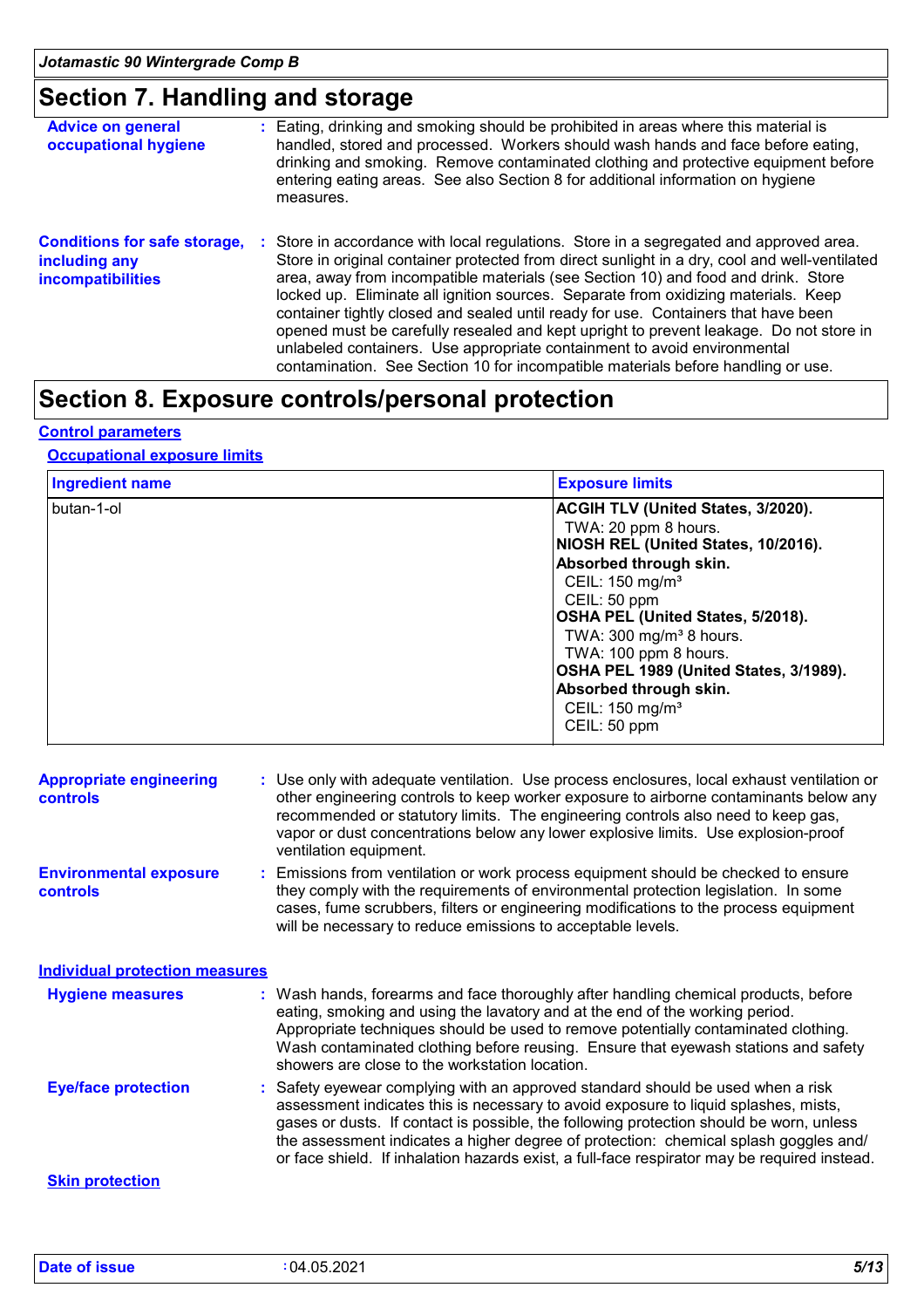# **Section 8. Exposure controls/personal protection**

| <b>Hand protection</b>        | : Chemical-resistant, impervious gloves complying with an approved standard should be<br>worn at all times when handling chemical products if a risk assessment indicates this is<br>necessary. Considering the parameters specified by the glove manufacturer, check<br>during use that the gloves are still retaining their protective properties. It should be<br>noted that the time to breakthrough for any glove material may be different for different<br>glove manufacturers. In the case of mixtures, consisting of several substances, the<br>protection time of the gloves cannot be accurately estimated. |
|-------------------------------|------------------------------------------------------------------------------------------------------------------------------------------------------------------------------------------------------------------------------------------------------------------------------------------------------------------------------------------------------------------------------------------------------------------------------------------------------------------------------------------------------------------------------------------------------------------------------------------------------------------------|
|                               | There is no one glove material or combination of materials that will give unlimited<br>resistance to any individual or combination of chemicals.<br>The breakthrough time must be greater than the end use time of the product.<br>The instructions and information provided by the glove manufacturer on use,<br>storage, maintenance and replacement must be followed.<br>Gloves should be replaced regularly and if there is any sign of damage to the glove<br>material.<br>Always ensure that gloves are free from defects and that they are stored and used                                                      |
|                               | correctly.<br>The performance or effectiveness of the glove may be reduced by physical/chemical<br>damage and poor maintenance.<br>Barrier creams may help to protect the exposed areas of the skin but should not be<br>applied once exposure has occurred.                                                                                                                                                                                                                                                                                                                                                           |
|                               | Wear suitable gloves tested to EN374.<br>Recommended, gloves(breakthrough time) > 8 hours: neoprene<br>May be used, gloves(breakthrough time) 4 - 8 hours: butyl rubber, Viton®, 4H,<br>Teflon, Barricade, CPF 3, Responder, nitrile rubber, PVC, polyvinyl alcohol (PVA)<br>Not recommended, gloves(breakthrough time) < 1 hour: PE                                                                                                                                                                                                                                                                                   |
| <b>Body protection</b>        | : Personal protective equipment for the body should be selected based on the task being<br>performed and the risks involved and should be approved by a specialist before<br>handling this product. When there is a risk of ignition from static electricity, wear anti-<br>static protective clothing. For the greatest protection from static discharges, clothing<br>should include anti-static overalls, boots and gloves.                                                                                                                                                                                         |
| <b>Other skin protection</b>  | : Appropriate footwear and any additional skin protection measures should be selected<br>based on the task being performed and the risks involved and should be approved by a<br>specialist before handling this product.                                                                                                                                                                                                                                                                                                                                                                                              |
| <b>Respiratory protection</b> | : Based on the hazard and potential for exposure, select a respirator that meets the<br>appropriate standard or certification. Respirators must be used according to a<br>respiratory protection program to ensure proper fitting, training, and other important<br>aspects of use.                                                                                                                                                                                                                                                                                                                                    |

# **Section 9. Physical and chemical properties**

| <b>Appearance</b>                               |                                                                              |
|-------------------------------------------------|------------------------------------------------------------------------------|
| <b>Physical state</b>                           | $:$ Liquid.                                                                  |
| <b>Color</b>                                    | : Various colors.                                                            |
| <b>Odor</b>                                     | : Characteristic.                                                            |
| <b>Odor threshold</b>                           | : Not applicable.                                                            |
| рH                                              | : Not applicable.                                                            |
| <b>Melting point</b>                            | : Not applicable.                                                            |
| <b>Boiling point</b>                            | : Lowest known value: $119^{\circ}$ C (246.2°F) (butan-1-ol).                |
| <b>Flash point</b>                              | : Closed cup: $35^{\circ}$ C (95 $^{\circ}$ F)                               |
| <b>Evaporation rate</b>                         | $: 0.44$ (butan-1-ol) compared with butyl acetate                            |
| <b>Flammability (solid, gas)</b>                | : Not applicable.                                                            |
| Lower and upper explosive<br>(flammable) limits | $: 1.4 - 11.3\%$                                                             |
| <b>Vapor pressure</b>                           | : Highest known value: <1 kPa (<7.5 mm Hg) (at $20^{\circ}$ C) (butan-1-ol). |
| <b>Vapor density</b>                            | : Highest known value: $2.6$ (Air = 1) (butan-1-ol).                         |
| <b>Relative density</b>                         | 8.34 pounds/gallon<br>$: 1$ g/cm <sup>3</sup>                                |

**Date of issue :** 04.05.2021 *6/13*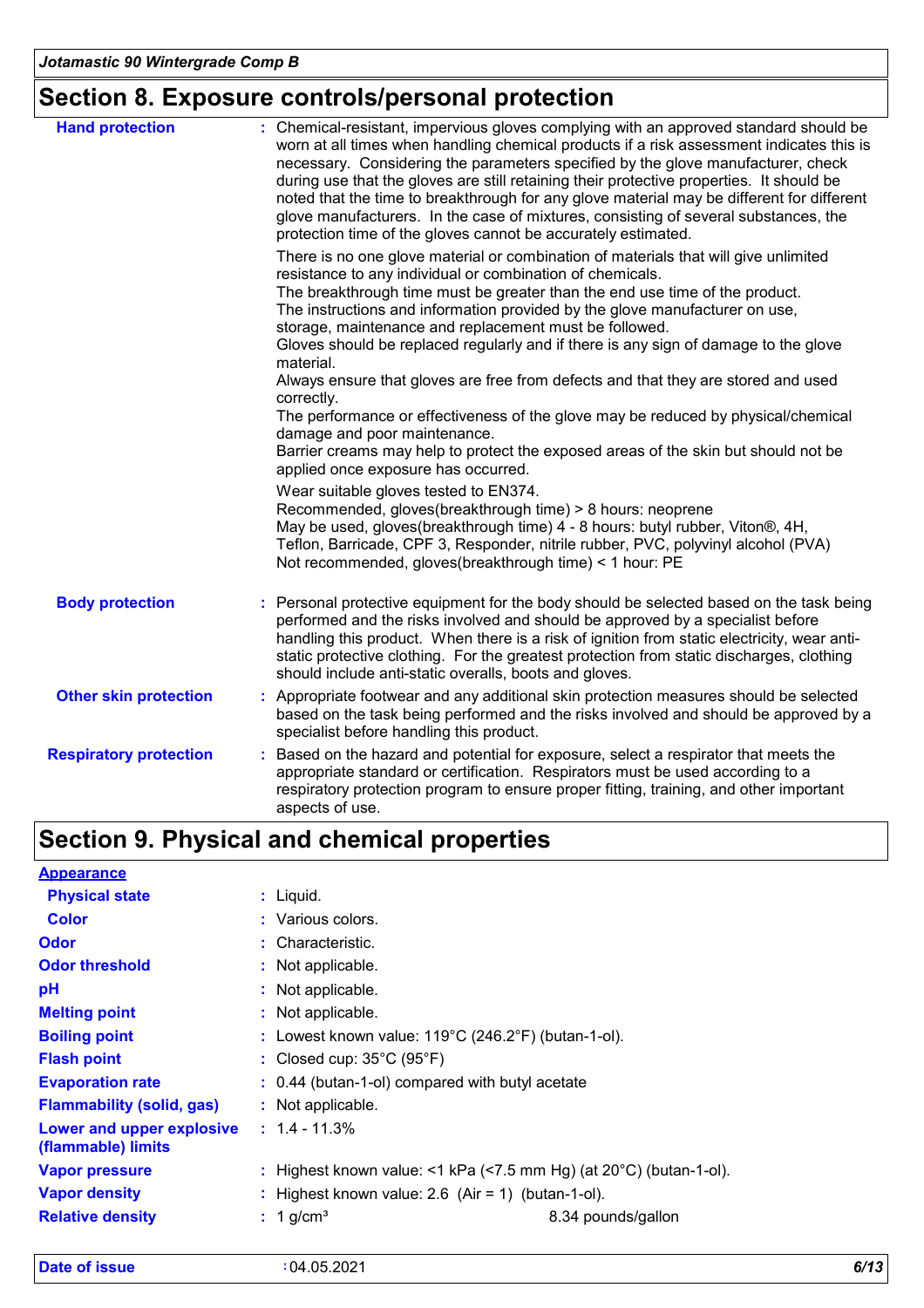### **Section 9. Physical and chemical properties**

| <b>Solubility</b>                                 | : Insoluble in the following materials: cold water and hot water.                |
|---------------------------------------------------|----------------------------------------------------------------------------------|
| <b>Partition coefficient: n-</b><br>octanol/water | : Not available.                                                                 |
| <b>Auto-ignition temperature</b>                  | : Lowest known value: $355^{\circ}$ C (671°F) (butan-1-ol).                      |
| <b>Decomposition temperature</b>                  | : Not available.                                                                 |
| <b>Viscosity</b>                                  | : Kinematic (40°C (104°F)): >0.205 cm <sup>2</sup> /s (>20.5 mm <sup>2</sup> /s) |

### **Section 10. Stability and reactivity**

| <b>Reactivity</b>                                   | No specific test data related to reactivity available for this product or its ingredients.                                                                                   |
|-----------------------------------------------------|------------------------------------------------------------------------------------------------------------------------------------------------------------------------------|
| <b>Chemical stability</b>                           | : The product is stable.                                                                                                                                                     |
| <b>Possibility of hazardous</b><br><b>reactions</b> | : Under normal conditions of storage and use, hazardous reactions will not occur.                                                                                            |
| <b>Conditions to avoid</b>                          | : Avoid all possible sources of ignition (spark or flame). Do not pressurize, cut, weld,<br>braze, solder, drill, grind or expose containers to heat or sources of ignition. |
| <b>Incompatible materials</b>                       | Reactive or incompatible with the following materials:<br>oxidizing materials                                                                                                |
| <b>Hazardous decomposition</b><br>products          | : Under normal conditions of storage and use, hazardous decomposition products should<br>not be produced.                                                                    |

### **Section 11. Toxicological information**

#### **Information on toxicological effects**

| <b>Acute toxicity</b>          |               |                |             |                 |  |  |
|--------------------------------|---------------|----------------|-------------|-----------------|--|--|
| <b>Product/ingredient name</b> | <b>Result</b> | <b>Species</b> | <b>Dose</b> | <b>Exposure</b> |  |  |
| I butan-1-ol                   | ILD50 Oral    | Rat            | $790$ mg/kg |                 |  |  |

#### **Irritation/Corrosion**

Not available.

#### **Sensitization**

Not available.

#### **Mutagenicity**

Not available.

#### **Carcinogenicity**

Not available.

#### **Reproductive toxicity**

Not available.

#### **Teratogenicity**

Not available.

#### **Specific target organ toxicity (single exposure)**

| <b>Name</b> | <b>Category</b> | <b>Route of</b><br>exposure | <b>Target organs</b>               |
|-------------|-----------------|-----------------------------|------------------------------------|
| butan-1-ol  | Category 3      |                             | Respiratory tract_<br>l irritation |
|             | Category 3      |                             | Narcotic effects                   |

#### **Specific target organ toxicity (repeated exposure)**

Not available.

#### **Aspiration hazard**

Not available.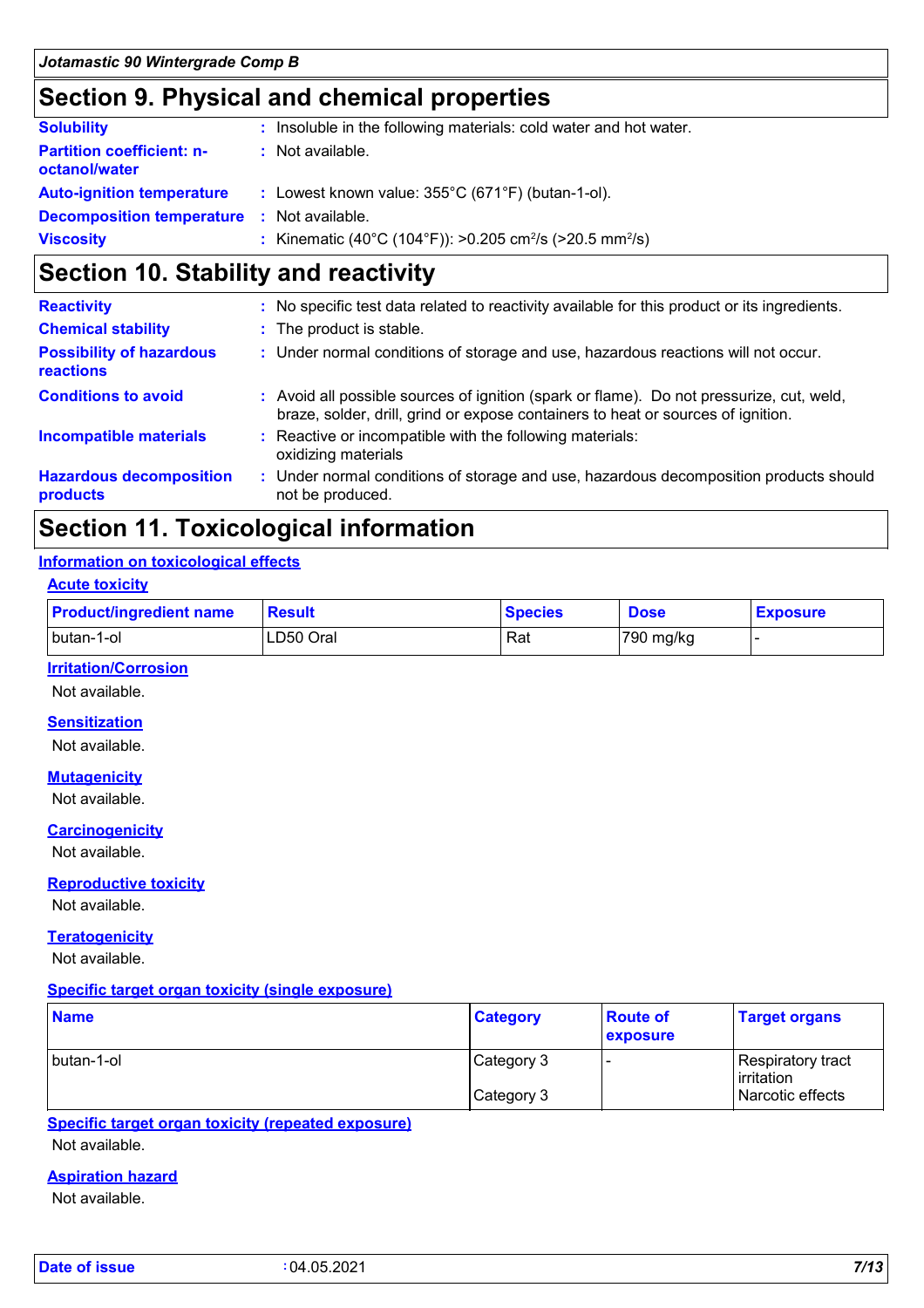# **Section 11. Toxicological information**

| <b>Information on the likely</b><br>routes of exposure | : Not available.                                                       |
|--------------------------------------------------------|------------------------------------------------------------------------|
| <b>Potential acute health effects</b>                  |                                                                        |
| <b>Eye contact</b>                                     | : Causes serious eye damage.                                           |
| <b>Inhalation</b>                                      | : May cause drowsiness or dizziness. May cause respiratory irritation. |
| <b>Skin contact</b>                                    | : Causes skin irritation.                                              |
| <b>Ingestion</b>                                       | : No known significant effects or critical hazards.                    |
|                                                        |                                                                        |

#### **Symptoms related to the physical, chemical and toxicological characteristics**

| <b>Eye contact</b>  | : Adverse symptoms may include the following:<br>pain<br>watering<br>redness                                                                                                              |
|---------------------|-------------------------------------------------------------------------------------------------------------------------------------------------------------------------------------------|
| <b>Inhalation</b>   | : Adverse symptoms may include the following:<br>respiratory tract irritation<br>coughing<br>nausea or vomiting<br>headache<br>drowsiness/fatigue<br>dizziness/vertigo<br>unconsciousness |
| <b>Skin contact</b> | : Adverse symptoms may include the following:<br>pain or irritation<br>redness<br>blistering may occur                                                                                    |
| <b>Ingestion</b>    | : Adverse symptoms may include the following:<br>stomach pains                                                                                                                            |

#### **Delayed and immediate effects and also chronic effects from short and long term exposure**

| <b>Short term exposure</b>              |                    |
|-----------------------------------------|--------------------|
| <b>Potential immediate</b><br>effects   | $:$ Not available. |
| <b>Potential delayed effects</b>        | : Not available.   |
| <b>Long term exposure</b>               |                    |
| <b>Potential immediate</b><br>effects   | $:$ Not available. |
| <b>Potential delayed effects</b>        | : Not available.   |
| <b>Potential chronic health effects</b> |                    |
| Not available.                          |                    |

| <b>General</b>               | : No known significant effects or critical hazards. |
|------------------------------|-----------------------------------------------------|
| <b>Carcinogenicity</b>       | : No known significant effects or critical hazards. |
| <b>Mutagenicity</b>          | : No known significant effects or critical hazards. |
| <b>Teratogenicity</b>        | : No known significant effects or critical hazards. |
| <b>Developmental effects</b> | : No known significant effects or critical hazards. |
| <b>Fertility effects</b>     | : No known significant effects or critical hazards. |

#### **Numerical measures of toxicity**

#### **Acute toxicity estimates**

| <b>Route</b> | <b>ATE value</b> |
|--------------|------------------|
| Oral         | 2500 mg/kg       |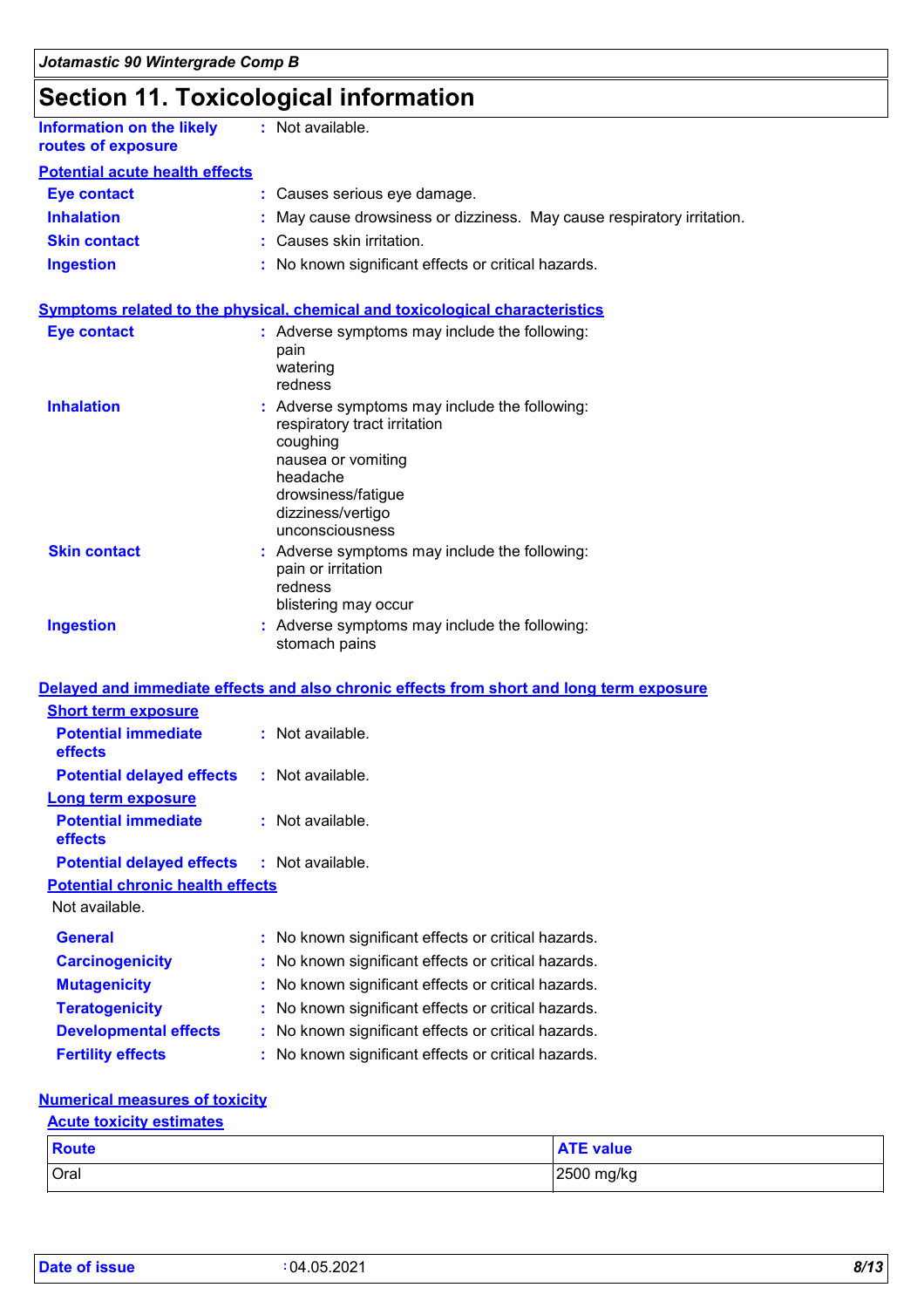### **Section 12. Ecological information**

#### **Toxicity**

Not available.

#### **Persistence and degradability**

Not available.

#### **Bioaccumulative potential**

| <b>Product/ingredient name</b> | $LogP_{ow}$ | <b>BCF</b> | <b>Potential</b> |
|--------------------------------|-------------|------------|------------------|
| butan-1-ol                     |             |            | low              |

#### **Mobility in soil**

| <b>Soil/water partition</b> | : Not available. |
|-----------------------------|------------------|
| <b>coefficient (Koc)</b>    |                  |

**Other adverse effects** : No known significant effects or critical hazards.

### **Section 13. Disposal considerations**

| <b>Disposal methods</b> | : The generation of waste should be avoided or minimized wherever possible. Disposal<br>of this product, solutions and any by-products should at all times comply with the<br>requirements of environmental protection and waste disposal legislation and any<br>regional local authority requirements. Dispose of surplus and non-recyclable products<br>via a licensed waste disposal contractor. Waste should not be disposed of untreated to<br>the sewer unless fully compliant with the requirements of all authorities with jurisdiction.<br>Waste packaging should be recycled. Incineration or landfill should only be considered<br>when recycling is not feasible. This material and its container must be disposed of in a<br>safe way. Care should be taken when handling emptied containers that have not been<br>cleaned or rinsed out. Empty containers or liners may retain some product residues.<br>Vapor from product residues may create a highly flammable or explosive atmosphere<br>inside the container. Do not cut, weld or grind used containers unless they have been<br>cleaned thoroughly internally. Avoid dispersal of spilled material and runoff and contact |
|-------------------------|------------------------------------------------------------------------------------------------------------------------------------------------------------------------------------------------------------------------------------------------------------------------------------------------------------------------------------------------------------------------------------------------------------------------------------------------------------------------------------------------------------------------------------------------------------------------------------------------------------------------------------------------------------------------------------------------------------------------------------------------------------------------------------------------------------------------------------------------------------------------------------------------------------------------------------------------------------------------------------------------------------------------------------------------------------------------------------------------------------------------------------------------------------------------------------------------|
|                         | with soil, waterways, drains and sewers.                                                                                                                                                                                                                                                                                                                                                                                                                                                                                                                                                                                                                                                                                                                                                                                                                                                                                                                                                                                                                                                                                                                                                       |

#### **United States - RCRA Toxic hazardous waste "U" List**

| Ingredient                         | CAS#    | <b>Status</b> | Reference<br>number |
|------------------------------------|---------|---------------|---------------------|
| 1-Butanol (I); n-Butyl alcohol (I) | 71-36-3 | Listed        | U031                |

# **Section 14. Transport information**

| <b>DOT</b><br><b>Classification</b> | <b>TDG</b><br><b>Classification</b> | <b>Mexico</b><br><b>Classification</b> | <b>ADR/RID</b> | <b>IMDG</b>    | <b>IATA</b>    |
|-------------------------------------|-------------------------------------|----------------------------------------|----------------|----------------|----------------|
| <b>UN1263</b>                       | <b>UN1263</b>                       | <b>UN1263</b>                          | <b>UN1263</b>  | <b>UN1263</b>  | <b>UN1263</b>  |
| Paint                               | Paint                               | Paint                                  | Paint          | Paint          | Paint          |
| 3<br>AMMARIE LIQUE                  | 3                                   | 3                                      | 3              | 3              | 3              |
| $\mathbf{III}$                      | III                                 | $\mathbf{III}$                         | $\mathbf{III}$ | $\mathbf{III}$ | $\mathbf{III}$ |
| No.                                 | No.                                 | No.                                    | No.            | No.            | No.            |
|                                     |                                     |                                        |                |                |                |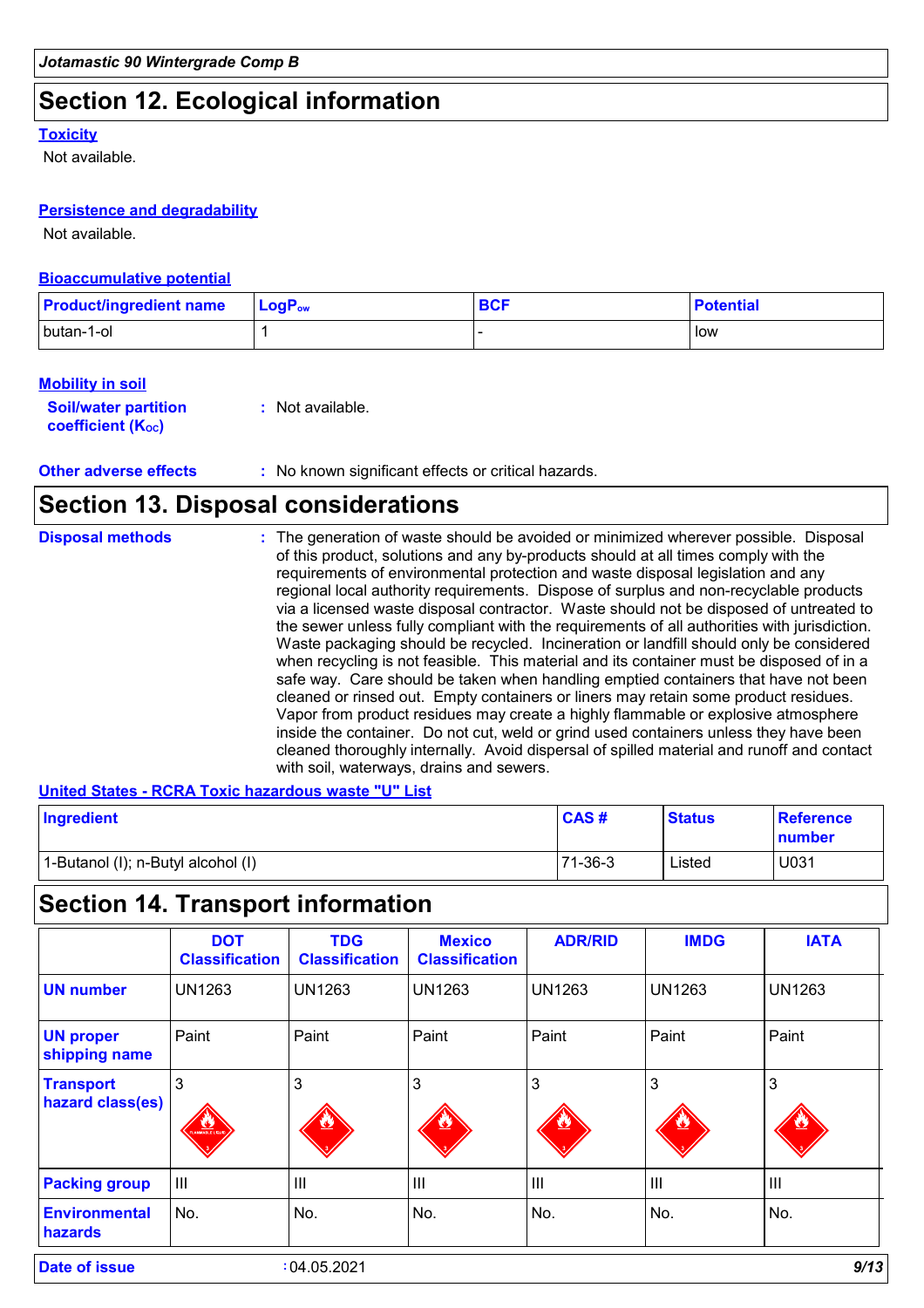### **Section 14. Transport information**

| <b>Additional information</b>                                             |                                                                                                                                                                                                                                                 |
|---------------------------------------------------------------------------|-------------------------------------------------------------------------------------------------------------------------------------------------------------------------------------------------------------------------------------------------|
| <b>DOT Classification</b>                                                 | : Reportable quantity 25000 lbs / 11350 kg [2998.4 gal / 11350 L]. Package sizes<br>shipped in quantities less than the product reportable quantity are not subject to the RQ<br>(reportable quantity) transportation requirements.             |
| <b>TDG Classification</b>                                                 | : Product classified as per the following sections of the Transportation of Dangerous<br>Goods Regulations: 2.18-2.19 (Class 3).                                                                                                                |
| <b>Mexico Classification</b>                                              | $\mathbf{r}$                                                                                                                                                                                                                                    |
| <b>ADR/RID</b>                                                            | : Tunnel restriction code: (D/E)<br>Hazard identification number: 30                                                                                                                                                                            |
|                                                                           | ADR/RID: Viscous substance. Not restricted, ref. chapter 2.2.3.1.5 (applicable to<br>receptacles $\leq$ 450 litre capacity).                                                                                                                    |
| <b>IMDG</b>                                                               | : Emergency schedules (EmS): F-E, S-E<br>Marine pollutant: No.                                                                                                                                                                                  |
|                                                                           | IMDG: Viscous substance. Transport in accordance with paragraph 2.3.2.5<br>(applicable to receptacles $\leq$ 450 litre capacity).                                                                                                               |
| <b>IATA</b>                                                               |                                                                                                                                                                                                                                                 |
|                                                                           | Special precautions for user : Transport within user's premises: always transport in closed containers that are<br>upright and secure. Ensure that persons transporting the product know what to do in the<br>event of an accident or spillage. |
| <b>Transport in bulk according : Not available.</b><br>to IMO instruments |                                                                                                                                                                                                                                                 |

# **Section 15. Regulatory information**

| <b>U.S. Federal regulations</b>                                                   | : TSCA 8(a) CDR Exempt/Partial exemption: Not determined<br>United States inventory (TSCA 8b): Not determined.<br>Clean Water Act (CWA) 311: ethylenediamine |  |
|-----------------------------------------------------------------------------------|--------------------------------------------------------------------------------------------------------------------------------------------------------------|--|
| <b>Clean Air Act Section 112</b><br>(b) Hazardous Air<br><b>Pollutants (HAPS)</b> | : Not listed                                                                                                                                                 |  |
| <b>Clean Air Act Section 602</b><br><b>Class I Substances</b>                     | : Not listed                                                                                                                                                 |  |
| <b>Clean Air Act Section 602</b><br><b>Class II Substances</b>                    | : Not listed                                                                                                                                                 |  |
| <b>DEA List I Chemicals</b><br>(Precursor Chemicals)                              | : Not listed                                                                                                                                                 |  |
| <b>DEA List II Chemicals</b><br><b>(Essential Chemicals)</b>                      | : Not listed                                                                                                                                                 |  |

#### **SARA 302/304**

**Composition/information on ingredients**

|                                |                                                         |                          | <b>SARA 302 TPQ</b><br><b>SARA 304 RQ</b> |                     |               |                    |
|--------------------------------|---------------------------------------------------------|--------------------------|-------------------------------------------|---------------------|---------------|--------------------|
| <b>Name</b><br>ethylenediamine | $\frac{9}{6}$                                           | <b>EHS</b> (lbs)<br>Yes. | 10000                                     | (gallons)<br>1337.1 | (lbs)<br>5000 | (gallons)<br>668.5 |
| <b>SARA 304 RQ</b>             | : 555555.6 lbs / 252222.2 kg [66630.1 gal / 252222.2 L] |                          |                                           |                     |               |                    |

**SARA 311/312**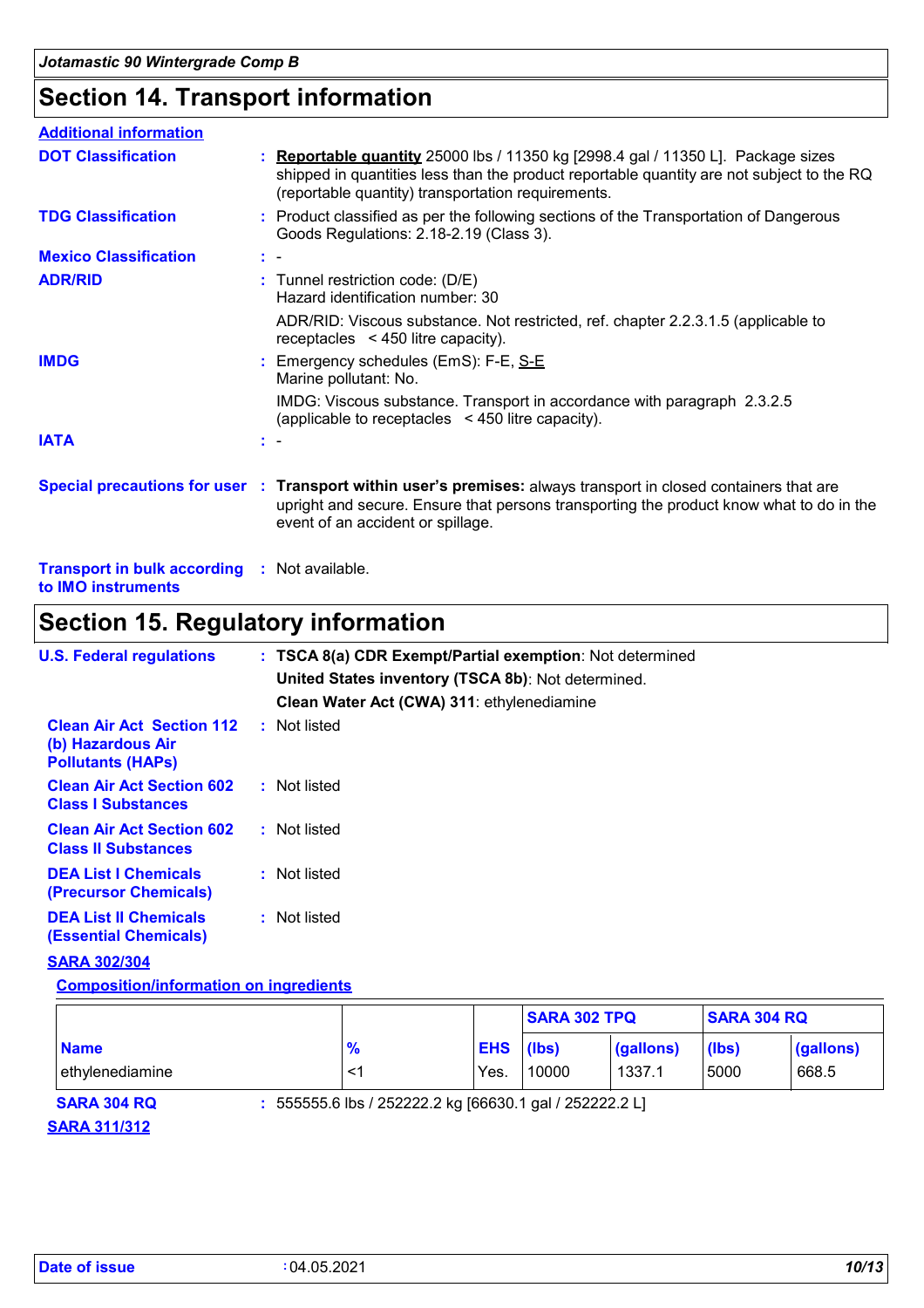### **Section 15. Regulatory information**

| <b>Classification</b> | $\therefore$ FLAMMABLE LIQUIDS - Category 3                           |
|-----------------------|-----------------------------------------------------------------------|
|                       | SKIN IRRITATION - Category 2                                          |
|                       | SERIOUS EYE DAMAGE - Category 1                                       |
|                       | SPECIFIC TARGET ORGAN TOXICITY (SINGLE EXPOSURE) (Respiratory tract   |
|                       | irritation) - Category 3                                              |
|                       | SPECIFIC TARGET ORGAN TOXICITY (SINGLE EXPOSURE) (Narcotic effects) - |
|                       | Category 3                                                            |
|                       |                                                                       |

#### **Composition/information on ingredients**

| <b>Name</b>  | $\%$           | <b>Classification</b>                                                                                                                                                                                                                                                                                                                    |
|--------------|----------------|------------------------------------------------------------------------------------------------------------------------------------------------------------------------------------------------------------------------------------------------------------------------------------------------------------------------------------------|
| l butan-1-ol | $\geq 10 - 25$ | <b>FLAMMABLE LIQUIDS - Category 3</b><br>ACUTE TOXICITY (oral) - Category 4<br>SKIN IRRITATION - Category 2<br>SERIOUS EYE DAMAGE - Category 1<br>SPECIFIC TARGET ORGAN TOXICITY (SINGLE EXPOSURE)<br>(Respiratory tract irritation) - Category 3<br>SPECIFIC TARGET ORGAN TOXICITY (SINGLE EXPOSURE)<br>(Narcotic effects) - Category 3 |

#### **SARA 313**

|                                           | <b>Product name</b> | <b>CAS number</b> | $\frac{9}{6}$  |
|-------------------------------------------|---------------------|-------------------|----------------|
| <b>Form R - Reporting</b><br>requirements | l butan-1-ol        | $171 - 36 - 3$    | $\geq 10 - 25$ |
| <b>Supplier notification</b>              | l butan-1-ol        | $71-36-3$         | $\geq 10 - 25$ |

SARA 313 notifications must not be detached from the SDS and any copying and redistribution of the SDS shall include copying and redistribution of the notice attached to copies of the SDS subsequently redistributed.

#### **State regulations**

| <b>Massachusetts</b>       | : The following components are listed: N-BUTYL ALCOHOL; 1-BUTANOL |
|----------------------------|-------------------------------------------------------------------|
| <b>New York</b>            | : The following components are listed: Butyl alcohol; 1-Butanol   |
| <b>New Jersey</b>          | : The following components are listed: n-BUTYL ALCOHOL; 1-BUTANOL |
| Pennsylvania               | : The following components are listed: 1-BUTANOL                  |
| <b>California Prop. 65</b> |                                                                   |

This product does not require a Safe Harbor warning under California Prop. 65.

#### **International regulations**

**Chemical Weapon Convention List Schedules I, II & III Chemicals**

Not listed.

#### **Montreal Protocol**

Not listed.

**Stockholm Convention on Persistent Organic Pollutants**

Not listed.

**Rotterdam Convention on Prior Informed Consent (PIC)**

Not listed.

**UNECE Aarhus Protocol on POPs and Heavy Metals** Not listed.

**International lists**

| nternational lists        |                   |
|---------------------------|-------------------|
| <b>National inventory</b> |                   |
| <b>Australia</b>          | : Not determined. |
| <b>Canada</b>             | : Not determined. |
| <b>China</b>              | : Not determined. |
| <b>Europe</b>             | : Not determined. |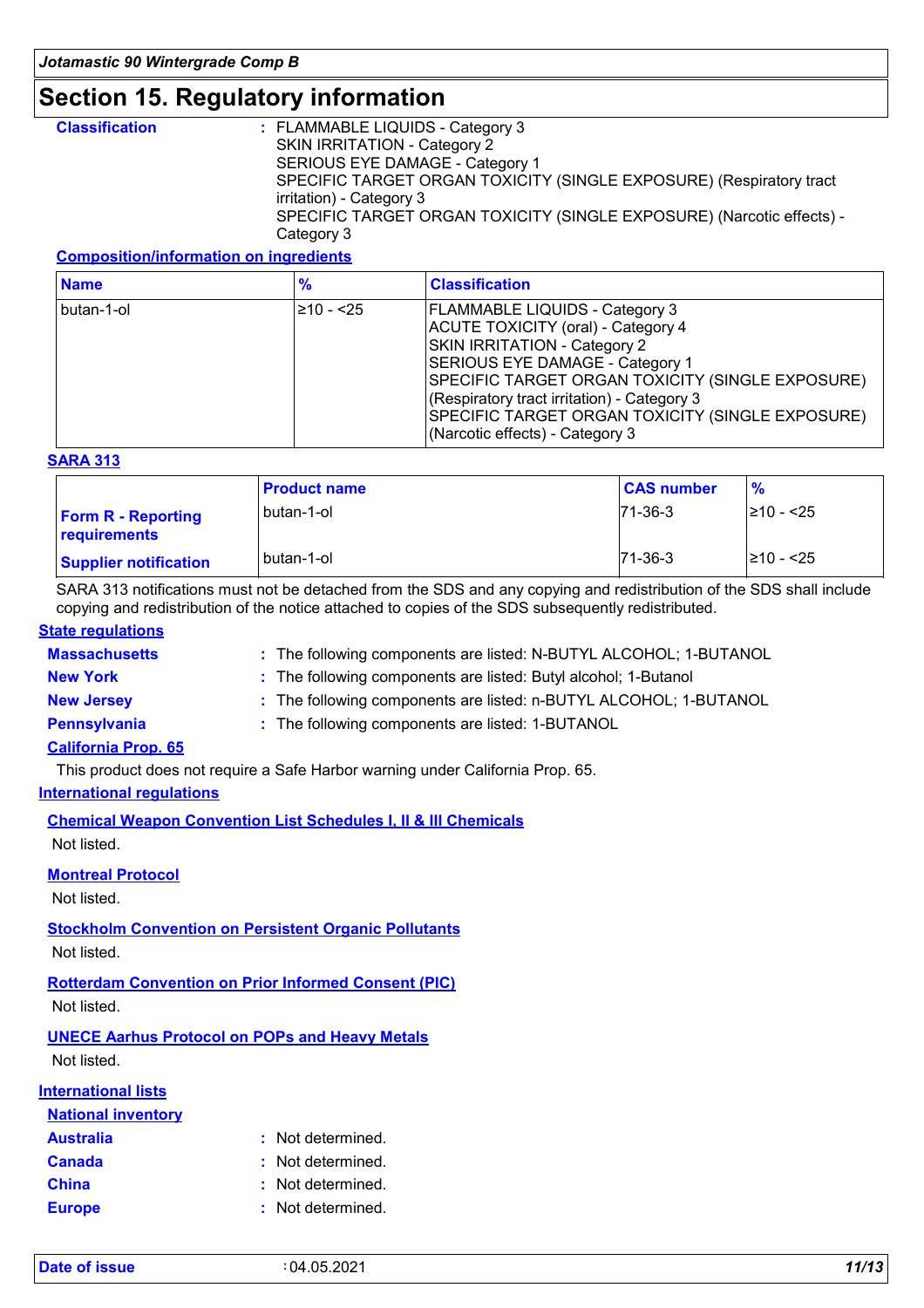### **Section 15. Regulatory information**

| <b>Japan</b>             | : Not determined. |
|--------------------------|-------------------|
| <b>Malaysia</b>          | : Not determined. |
| <b>New Zealand</b>       | : Not determined. |
| <b>Philippines</b>       | : Not determined. |
| <b>Republic of Korea</b> | : Not determined. |
| <b>Taiwan</b>            | : Not determined. |

### **Section 16. Other information**

**Hazardous Material Information System (U.S.A.)**



**Caution: HMIS® ratings are based on a 0-4 rating scale, with 0 representing minimal hazards or risks, and 4 representing significant hazards or risks. Although HMIS® ratings and the associated label are not required on SDSs or products leaving a facility under 29 CFR 1910.1200, the preparer may choose to provide them. HMIS® ratings are to be used with a fully implemented HMIS® program. HMIS® is a registered trademark and service mark of the American Coatings Association, Inc.**

**The customer is responsible for determining the PPE code for this material. For more information on HMIS® Personal Protective Equipment (PPE) codes, consult the HMIS® Implementation Manual.**

#### **National Fire Protection Association (U.S.A.)**



#### **Procedure used to derive the classification**

| <b>Classification</b>                                                                                                                                                                                                                                                                        | <b>Justification</b>                                                                                              |
|----------------------------------------------------------------------------------------------------------------------------------------------------------------------------------------------------------------------------------------------------------------------------------------------|-------------------------------------------------------------------------------------------------------------------|
| <b>FLAMMABLE LIQUIDS - Category 3</b><br><b>SKIN IRRITATION - Category 2</b><br>SERIOUS EYE DAMAGE - Category 1<br>SPECIFIC TARGET ORGAN TOXICITY (SINGLE EXPOSURE) (Respiratory tract<br>lirritation) - Category 3<br>SPECIFIC TARGET ORGAN TOXICITY (SINGLE EXPOSURE) (Narcotic effects) - | On basis of test data<br>lCalculation method<br>lCalculation method<br>lCalculation method<br>lCalculation method |
| Category 3<br><b>History</b>                                                                                                                                                                                                                                                                 |                                                                                                                   |

| Date of issue                     | :04.05.2021<br>12/13                                                                                                                                                                                                                                                                                                                                                                                                                                                                              |
|-----------------------------------|---------------------------------------------------------------------------------------------------------------------------------------------------------------------------------------------------------------------------------------------------------------------------------------------------------------------------------------------------------------------------------------------------------------------------------------------------------------------------------------------------|
| <b>References</b>                 | UN = United Nations<br>: Not available.                                                                                                                                                                                                                                                                                                                                                                                                                                                           |
|                                   | <b>BCF</b> = Bioconcentration Factor<br>GHS = Globally Harmonized System of Classification and Labelling of Chemicals<br>IATA = International Air Transport Association<br>IBC = Intermediate Bulk Container<br><b>IMDG = International Maritime Dangerous Goods</b><br>LogPow = logarithm of the octanol/water partition coefficient<br>MARPOL = International Convention for the Prevention of Pollution From Ships, 1973<br>as modified by the Protocol of 1978. ("Marpol" = marine pollution) |
| <b>Key to abbreviations</b>       | $\therefore$ ATE = Acute Toxicity Estimate                                                                                                                                                                                                                                                                                                                                                                                                                                                        |
| <b>Version</b>                    | : 1.04                                                                                                                                                                                                                                                                                                                                                                                                                                                                                            |
| Date of previous issue            | : 30.08.2018                                                                                                                                                                                                                                                                                                                                                                                                                                                                                      |
| Date of issue/Date of<br>revision | : 04.05.2021                                                                                                                                                                                                                                                                                                                                                                                                                                                                                      |
| Date of printing                  | : 04.05.2021                                                                                                                                                                                                                                                                                                                                                                                                                                                                                      |
| _________                         |                                                                                                                                                                                                                                                                                                                                                                                                                                                                                                   |